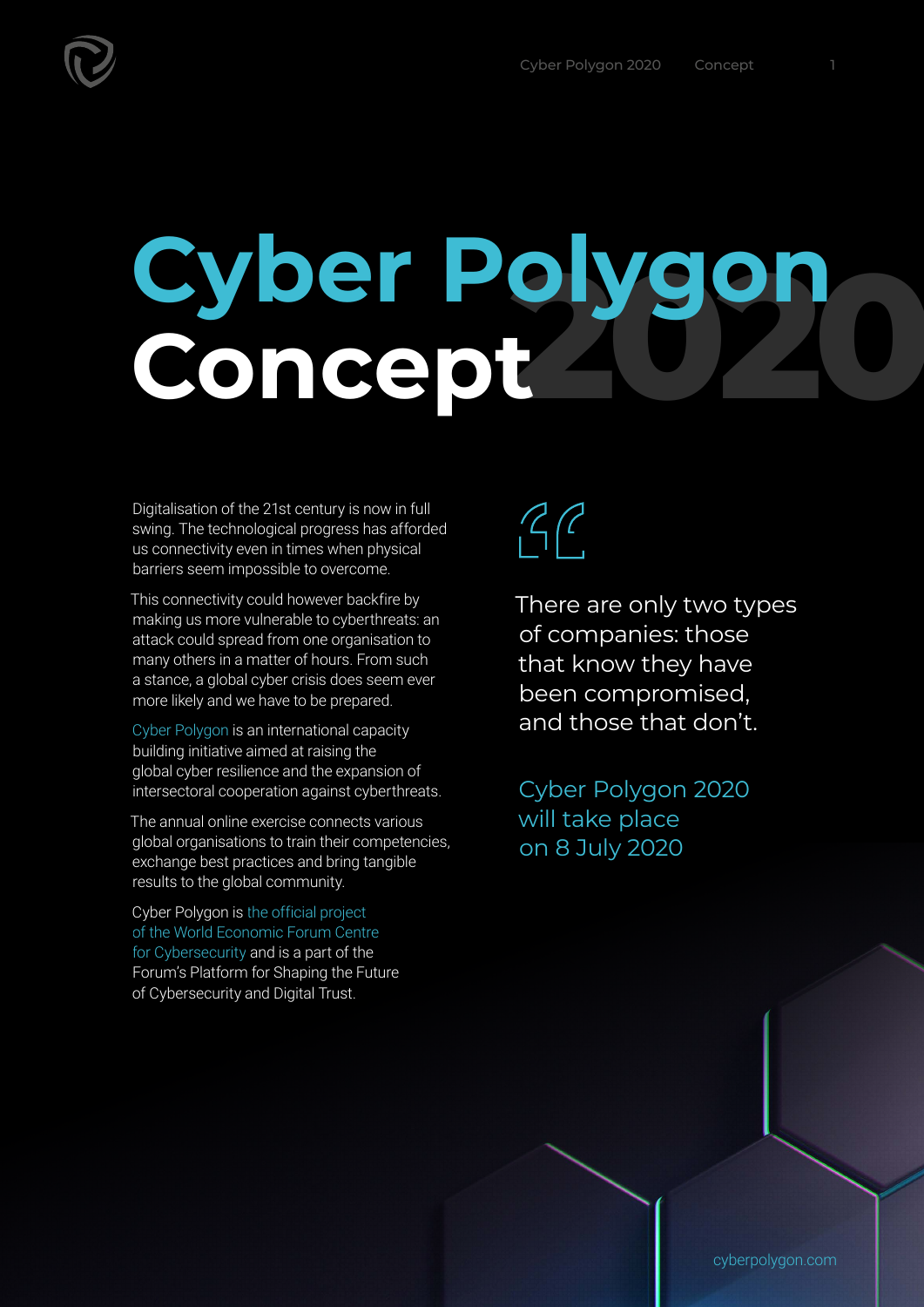## **Outline**

Even those companies whose cybersecurity is based on cutting-edge technologies are not immune to cyberattacks. In such cases the response teams have to be prepared to react quickly and effectively.

This, however, requires regular training and boosts of skills — which can be hard to organise, as most companies don't face cyberattacks on a daily basis.

### How can we learn to make right decisions in a crisis before it hits?

At Cyber Polygon, our goal is to simulate very realistic situations allowing our participants to get through a crisis situation without any consequences, and teach them how to act should something similar happen in reality.

### **Strategic goals**

- Raising global awareness  $\bullet$ in cybersecurity
- Improving cyber literacy within organisations
- **Training collaboration while** responding to cyberattacks
- **Developing competencies of** the technical teams involved
- Advancing cooperation with law enforcement agencies

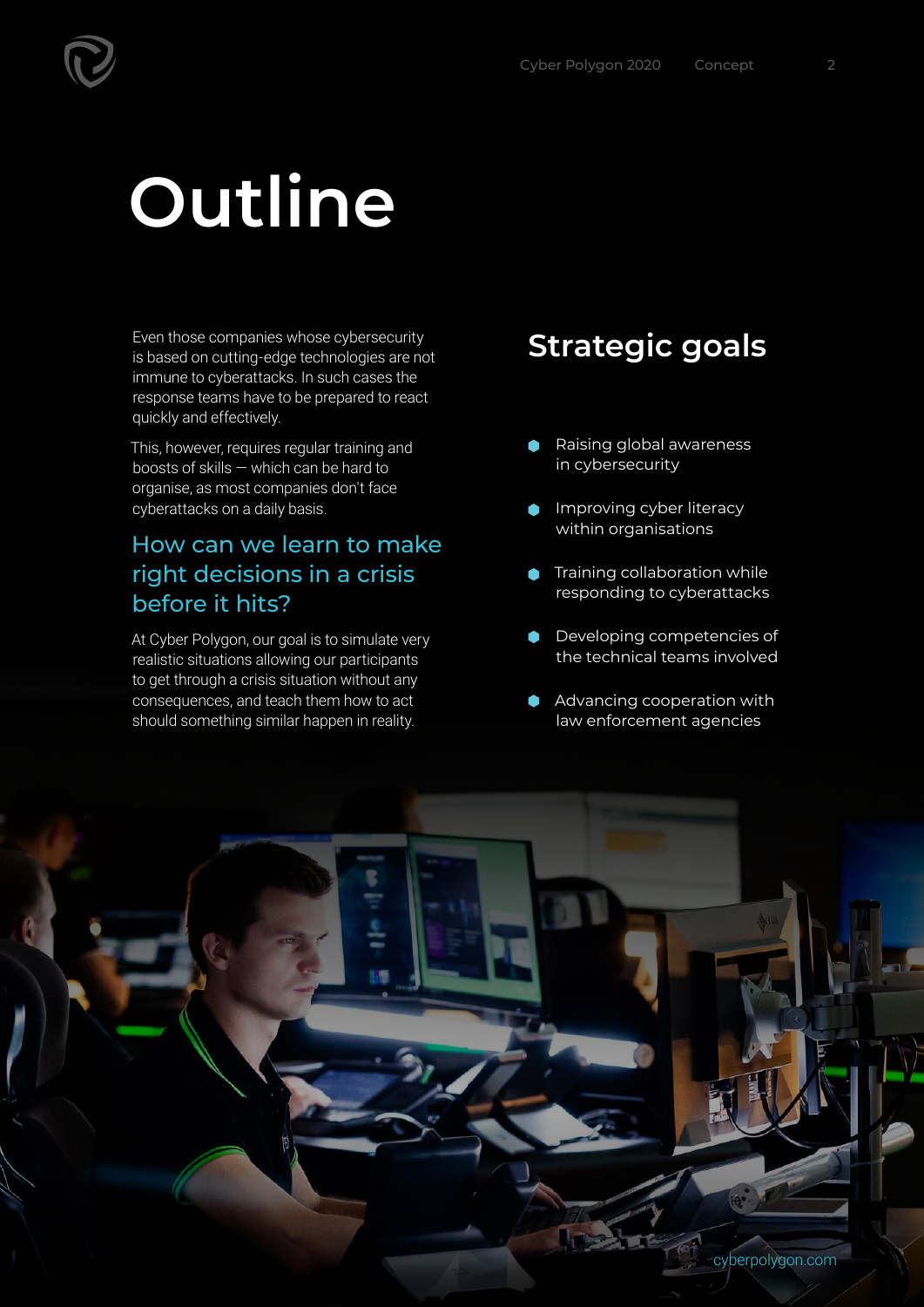# **Training flow**

In 2020 Cyber Polygon training will include two parallel tracks.

### Live stream for managers and non-technical specialists

This track is aimed at educating top-level management and non-technical executives and will be carried out in a live stream of lectures and interviews from globally renowned experts.

The speakers will make high-level overviews of different types of cyberattacks, share their expertise on how to deal with them preventatively and how to minimize the consequences of a potential crisis.

The streaming will be done from the Sberbank Security Operations Centre (SOC).

### Cyber exercise for technical teams

The participating organisations will learn to withstand sophisticated cyberattacks, which in reality would jeopardise company reputation and data.

The training will take place on a virtual infrastructure and will not affect real business services.

First, participants will counter actions of cybercriminals at the moment of the attack. Second, they will investigate the incident as if it were successful and check the perimeter for any other possible breaches. Finally, the participants will compose a dossier of the information gathered to help law enforcement launch an investigation and prevent further attacks.

Teams will be able to connect to the training remotely, thus, essentially, any company could take part in Cyber Polygon, wherever in the world it may be.